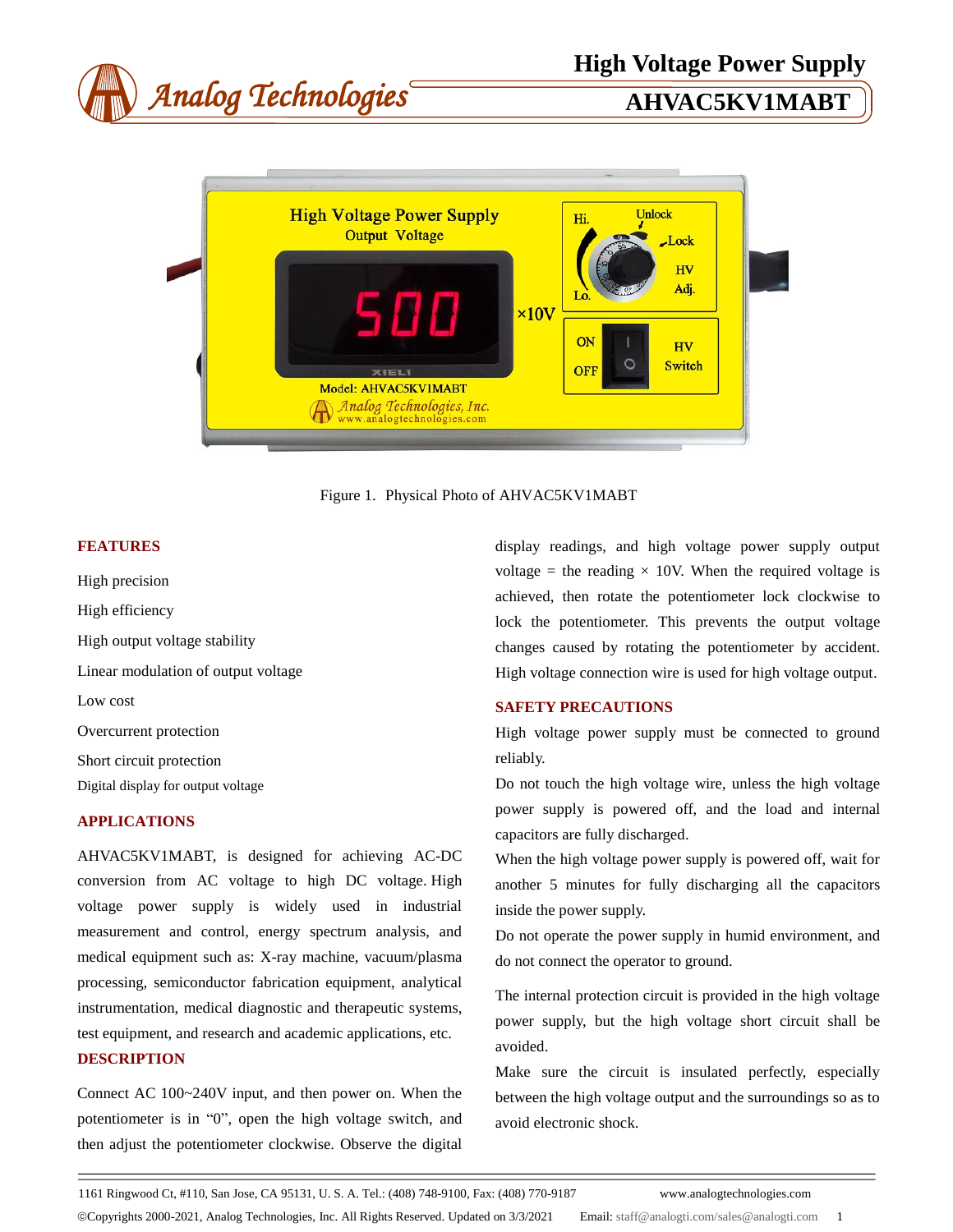

# **SPECIFICATIONS**

Table 1. Characteristics.

 $T_A = 25 \text{ °C}$ , unless otherwise noted

| <b>Parameter</b>                            |                                | <b>Symbol</b>               | <b>Condition</b>          | Min.                   | Typ.         | Max. | <b>Unit/Note</b> |
|---------------------------------------------|--------------------------------|-----------------------------|---------------------------|------------------------|--------------|------|------------------|
|                                             | <b>AC Input Voltage</b>        | <b>VPS</b>                  |                           | 100                    | 110          | 240  | $V_{AC}$         |
|                                             | Quiescent Input Current        | $I_{INQQ}$                  | $I_{OUT} = 0mA$           | 22                     | 27           | 32   | mA               |
|                                             | Full Load Input Current        | I <sub>INFLD</sub>          | $I_{OUT} = 1.0mA$         | 80                     | 85           | 90   | mA               |
|                                             | Input Voltage Regulation Ratio | $\Delta V_{OUT}/\Delta VPS$ | $VPS = 100V \sim 240V$    |                        | 0.5          |      | $\%$             |
|                                             | Output Voltage                 | $V_{OUT}$                   | $I_{OUT} = 0 \sim 1.0 mA$ | $\boldsymbol{0}$       |              | 5000 | V                |
| Maximum Output Current                      |                                | <b>I</b> OUTMAX             | $VPS = 100V \approx 240V$ |                        |              | 1.0  | mA               |
| Load                                        |                                |                             |                           |                        | 5            |      | $M\Omega$        |
| Potentiometer Adjustment                    |                                |                             |                           | 10k potentiometer      |              |      |                  |
| <b>Output Modulation Linearity</b>          |                                |                             |                           |                        | $\leq$ 1     |      | $\frac{0}{0}$    |
| <b>Load Regulation Rate</b>                 |                                |                             | $I_{OUT} = 0 \sim 1.0 mA$ |                        | $\leq 0.05$  |      | $\frac{0}{0}$    |
| <b>Instantaneous Short Circuit Current</b>  |                                | $I_{SC}$                    |                           |                        | <20          |      | mA               |
| Full Load Efficiency                        |                                | η                           |                           |                        | $\geq 70$    |      | $\%$             |
| <b>Temperature Coefficient</b>              |                                | <b>TCV</b> <sub>0</sub>     | $-20 \sim 50^{\circ}C$    |                        | < 0.05       |      | $\%$ /°C         |
| <b>Time Drift</b>                           | <b>Short Time Drift</b>        |                             |                           |                        | < 0.5        |      | % / min          |
|                                             | Long Time Drift                |                             |                           |                        | $\leq$ 1     |      | $\%$ /h          |
| <b>Output Voltage Temperature Stability</b> |                                |                             | $-20 \sim 50^{\circ}C$    |                        | $\leq \pm 1$ |      | $\%$             |
| <b>Operating Temperature Range</b>          |                                | $T_{\text{opr}}$            |                           | $-10$                  |              | 55   | $\rm ^{\circ}C$  |
| <b>Storage Temperature Range</b>            |                                | $T_{\rm stg}$               |                           | $-25$                  |              | 65   | $\rm ^{\circ}C$  |
| <b>External Dimensions</b>                  |                                |                             |                           | $180\times120\times50$ |              | mm   |                  |
| Weight                                      |                                |                             |                           |                        | 1192         |      | g                |
|                                             |                                |                             |                           |                        | 2.63         |      | <b>lbs</b>       |
|                                             |                                |                             |                           |                        | 42.05        |      | Oz               |

1161 Ringwood Ct, #110, San Jose, CA 95131, U. S. A. Tel.: (408) 748-9100, Fax: (408) 770-9187 www.analogtechnologies.com

Copyrights 2000-2021, Analog Technologies, Inc. All Rights Reserved. Updated on 3/3/2021 Email: [staff@analogti.com/sales@analogti.com](mailto:staff@analogti.com/sales@analogti.com) 2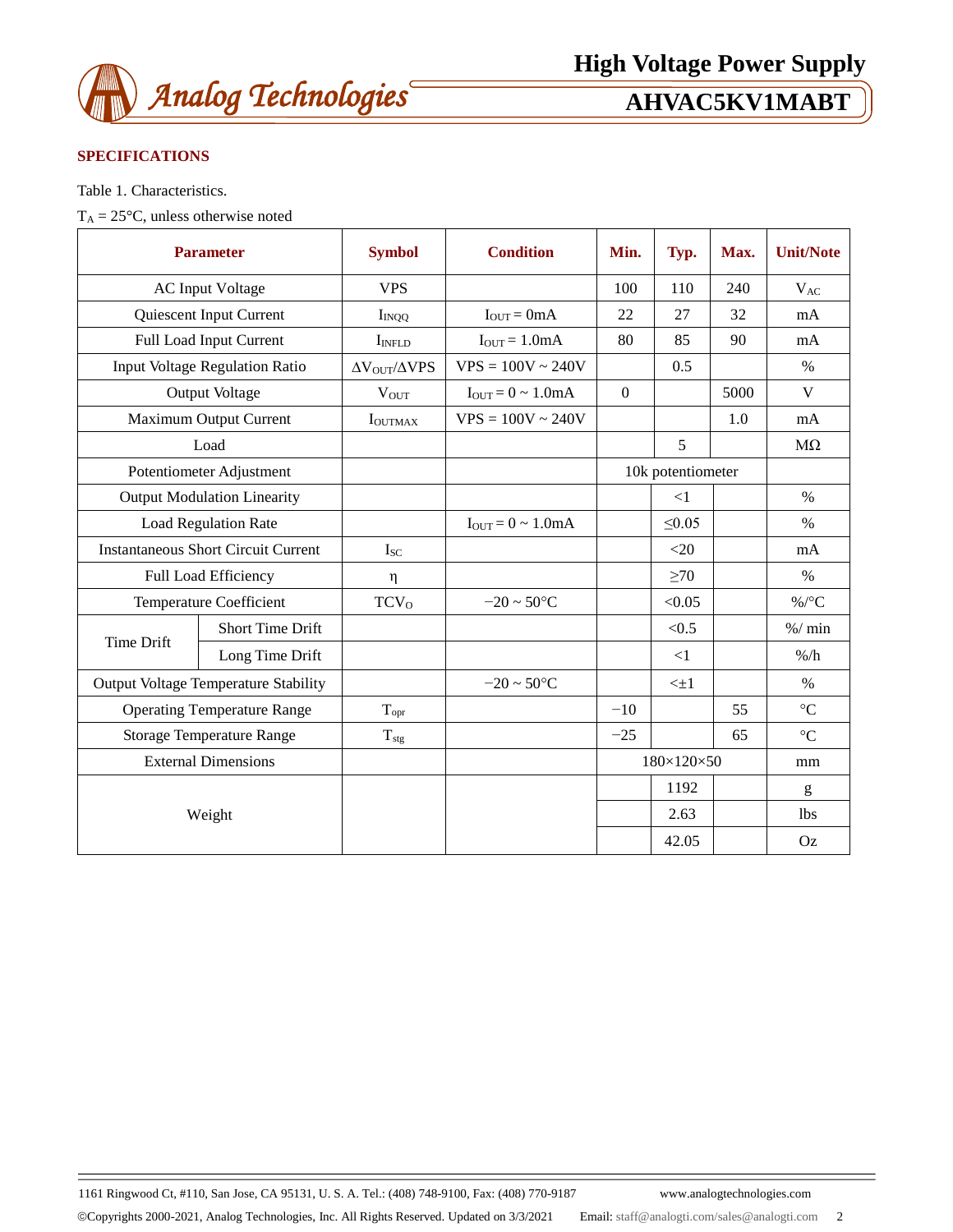

resistance =10×10 $\Omega$ +1k $\Omega$ =1.1k $\Omega$ , and the like.

# **PANEL INSTRUCTIONS**

#### **Left Panel**





1. HV output: 1m long connection wire outputs 5kV 1MA.

2. Output ground: high voltage power supply output ground terminal.

## **Front Panel**



# Figure 3. Front Panel

3. Output display: Digital display for output voltage. The actual output voltage = display reading  $\times 10V$ .

4. HV adjustment: 10-turn potentiometer for adjusting output voltage. Rotate it clockwise to increase the output voltage, and the potentiometer resistance = the corresponding scale  $\times$ 10Ω. For example, as Figure 4 shows, when the scale is 10, and the frame above the scale shows 1 (1k $\Omega$ ), then the



Figure 4. Scale and Resistance Calculation

### 5. High voltage ON/OFF switch

6. Potentiometer lock: when turn the lock clockwise, then the potentiometer is locked, so that the POT will not be rotated for any voltage change.

### **Right Panel**



Figure 5. Right Panel

- 7. Main power ON/OFF switch
- 8. Fuse: 250V/2A
- 9. Input connector: AC input 100 ~ 240 50/60Hz connector.

1161 Ringwood Ct, #110, San Jose, CA 95131, U. S. A. Tel.: (408) 748-9100, Fax: (408) 770-9187 www.analogtechnologies.com

Copyrights 2000-2021, Analog Technologies, Inc. All Rights Reserved. Updated on 3/3/2021 Email: [staff@analogti.com/sales@analogti.com](mailto:staff@analogti.com/sales@analogti.com) 3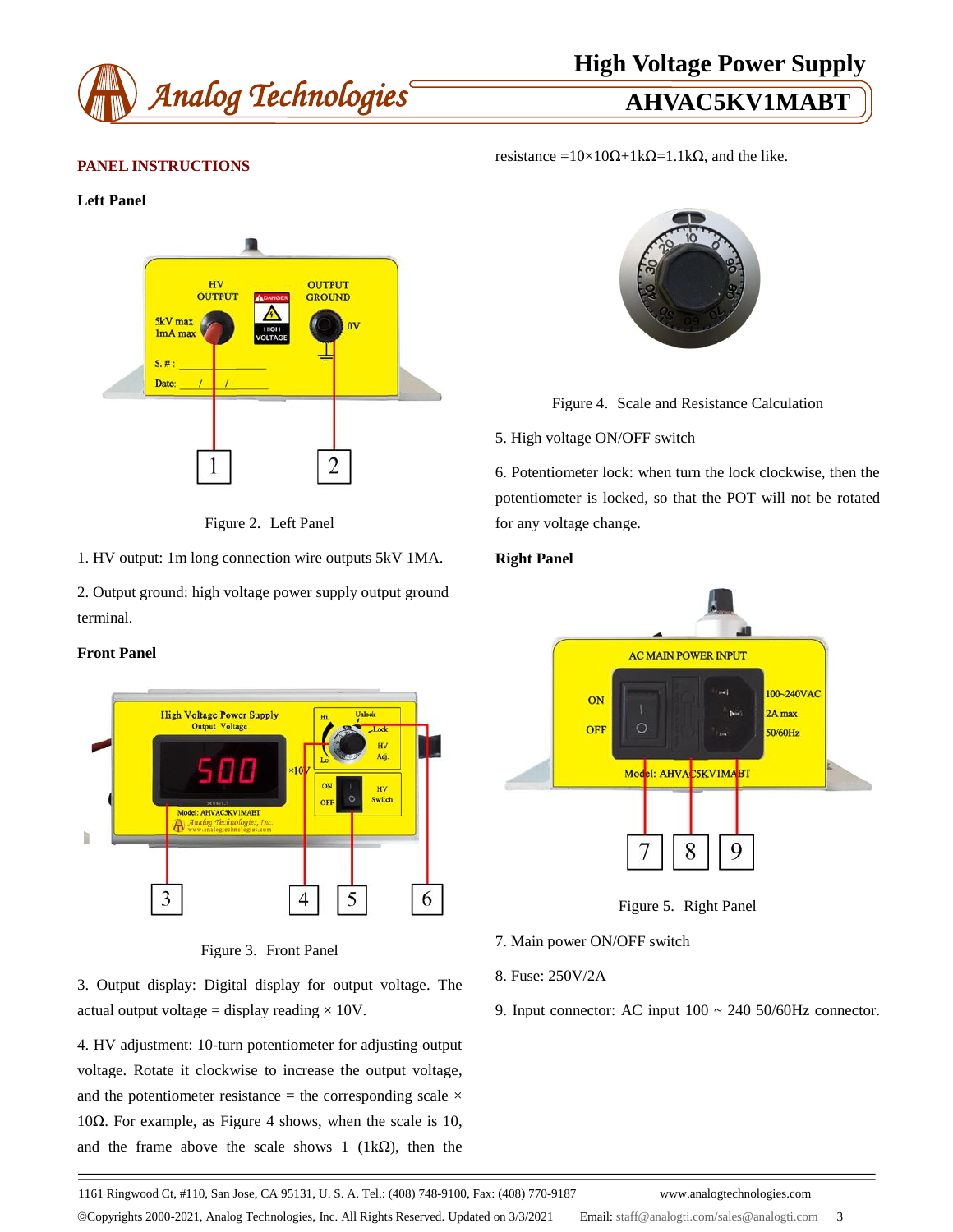

# **TESTING DATA**



High voltage power supply testing data (Test condition: the load is  $5 MΩ$ )

Figure 6. PCTRL VS. VOUT

#### A HV AC 5KV 1 MA BT Input Voltage  $AC = 100V_{AC}$  $\sim 240V_{AC}$ Type:  $BT = \text{Bench top}$ Max. Out Voltage 100V=100V 5KV=5kV 10KV=10kV Company code: Analog Technologies, Inc. Product type: High Voltage Power Supply Max Out Current  $R5 = 0.5$  $1 = 1.0$  $10 = 10$ Unit:  $MA = mA$

| Figure 7. Naming Rules of AHVAC5KV1MABT |  |  |  |
|-----------------------------------------|--|--|--|
|                                         |  |  |  |

1161 Ringwood Ct, #110, San Jose, CA 95131, U. S. A. Tel.: (408) 748-9100, Fax: (408) 770-9187 www.analogtechnologies.com

Copyrights 2000-2021, Analog Technologies, Inc. All Rights Reserved. Updated on 3/3/2021 Email: [staff@analogti.com/sales@analogti.com](mailto:staff@analogti.com/sales@analogti.com) 4

# **NAMING INSTRUCTIONS**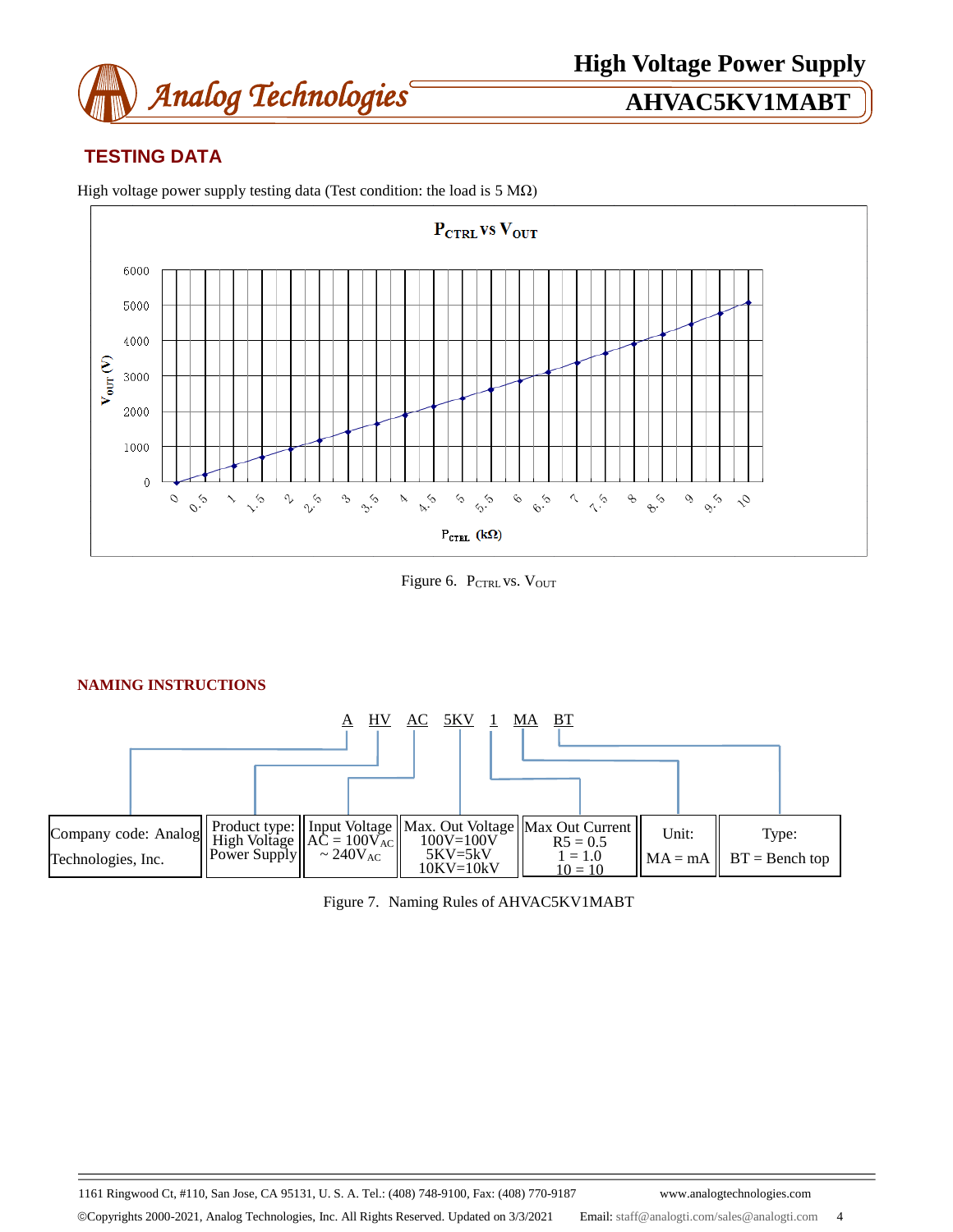

# **DIMENSIONS**

I. Dimension of the leads.



Figure 8. Leads of AHVAC5KV1MABT

| Leads            | Diameter (mm) | Length $(m)$ |  |  |
|------------------|---------------|--------------|--|--|
| Thick brown lead |               | 1.0          |  |  |
| Power cord       |               | 1.8          |  |  |

II. Dimension of AHVAC5KV1MABT.



Figure 9. Dimensions for AHVAC5KV1MABT